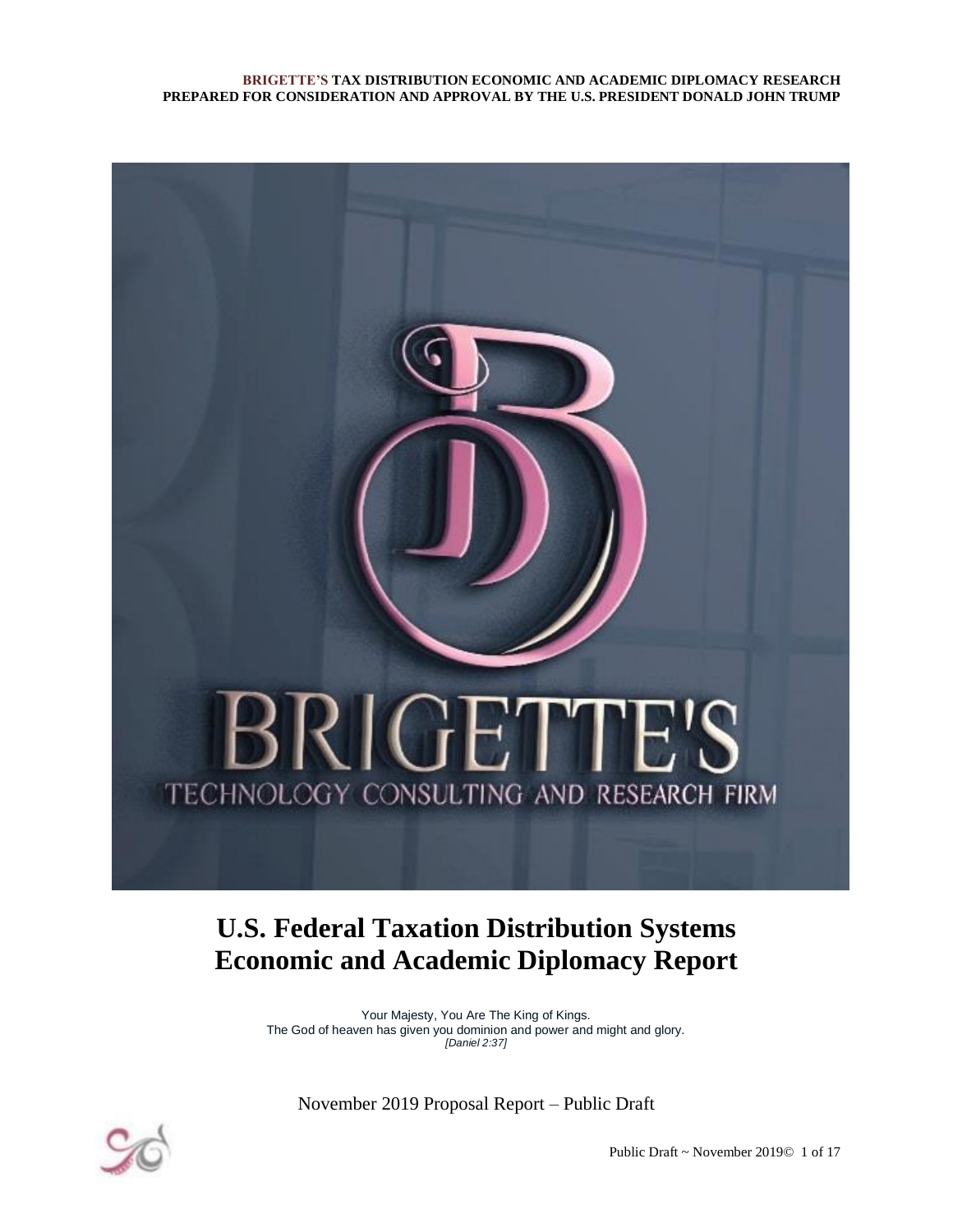## **King of Kings: Historical Dynasties**

Jehoiakim paid Pharaoh Necho the silver and gold he demanded. In order to do so, he taxed the land and exacted the silver and gold from the people of the land according to their assessments. *[2nd Kings 23:35]*

This 15-page report presented by Brigette's Technology Consulting and Research Firm provides a direct response framework categorized by Dynasties and political party affiliations to provide transparency on tax distributions. First, evolutionary perspectives were highlighted from the various sources below to note how and why Kings accumulated taxes. The countries of China, Russia, France, and the United Kingdom (UK) were highlighted because of their association with the United States as allies during WWII (1939-1945). Many Kings were heir or reigned over nations at an early age according to these sources, making economic decisions with the assistance of the Popes, noblemen, and regents. At the age of 12, King George III became heir of the throne of Great Britain. At the age of 15, King Francis II reigned over France, and at the age of 16, Nicholas II became *tsesarevich* to the Russian throne (sources below). Other historical patterns may be applied to this report to further emphasize how Kings gave rise to forming a prosperous *Republic* or *Democracy* through taxation systems.



#### **Zhou Dynasty** 1046-256 BCE China

[abt 1550] Developed urban cities and lived in a rigid separation of social classes. Many of the rich and middleclass people lived inside of the main cities while the poorer people lived in the countryside. Agriculture was still the dominate means of income for Chinese rulers during this time period, but a merchant and skilled labor classes had become a standard feature of society as well. They also developed a standard form of money that was based on shells [bronze technology]. All of these changes allowed China's government to tax the people at a greater rate which means that the government had more economic power than it did in previous times.

[771 BCE] As a result of this growing conflict, rulers could no longer afford to hire their ministers on the basis of birth as talent become far more important. Trade expanded; money and goods circulated mostly through commerce, and rich merchants sometimes won high office. Thinkers competed for the ruler's patronage, moving from one court to the other explaining their social, economic, military and political views in search for employment. The main intellectual focus was practical political and social concerns while metaphysical speculations remained secondary. Arts an[d philosophy](https://www.ancient.eu/philosophy/) flourished in China like never before.

*Sources*: Hunter (2012): https://amazingbibletimeline.com/blog/china-taxes-tithing/ Violatti (2018): https://www.ancient.eu/Zhou\_Dynasty/

[1900s] Agriculture has remained the largest employer, though its proportion of the workforce has steadily declined; between 1991 and 2001 it dropped from three-fifths to two-fifths of the total... . From the 1950s to the '80s, the central government's revenues derived chiefly from the profits of the state enterprises, which were remitted to the state. Some government revenues also came from taxes, of which the most important was the general industrial and commercial tax. The trend, however, has been for remitted profits of the state enterprises to be replaced with taxes on those profits. Initially, this tax system was adjusted so as to allow for differences in the capitalization and pricing situations of various firms, but more-uniform tax schedules were introduced in the early 1990s. In addition, personal income and value-added taxes were implemented at that time.

*Source*: Encyclopaedia Britannica (2019): https://www.britannica.com/place/China/Trade#ref258951

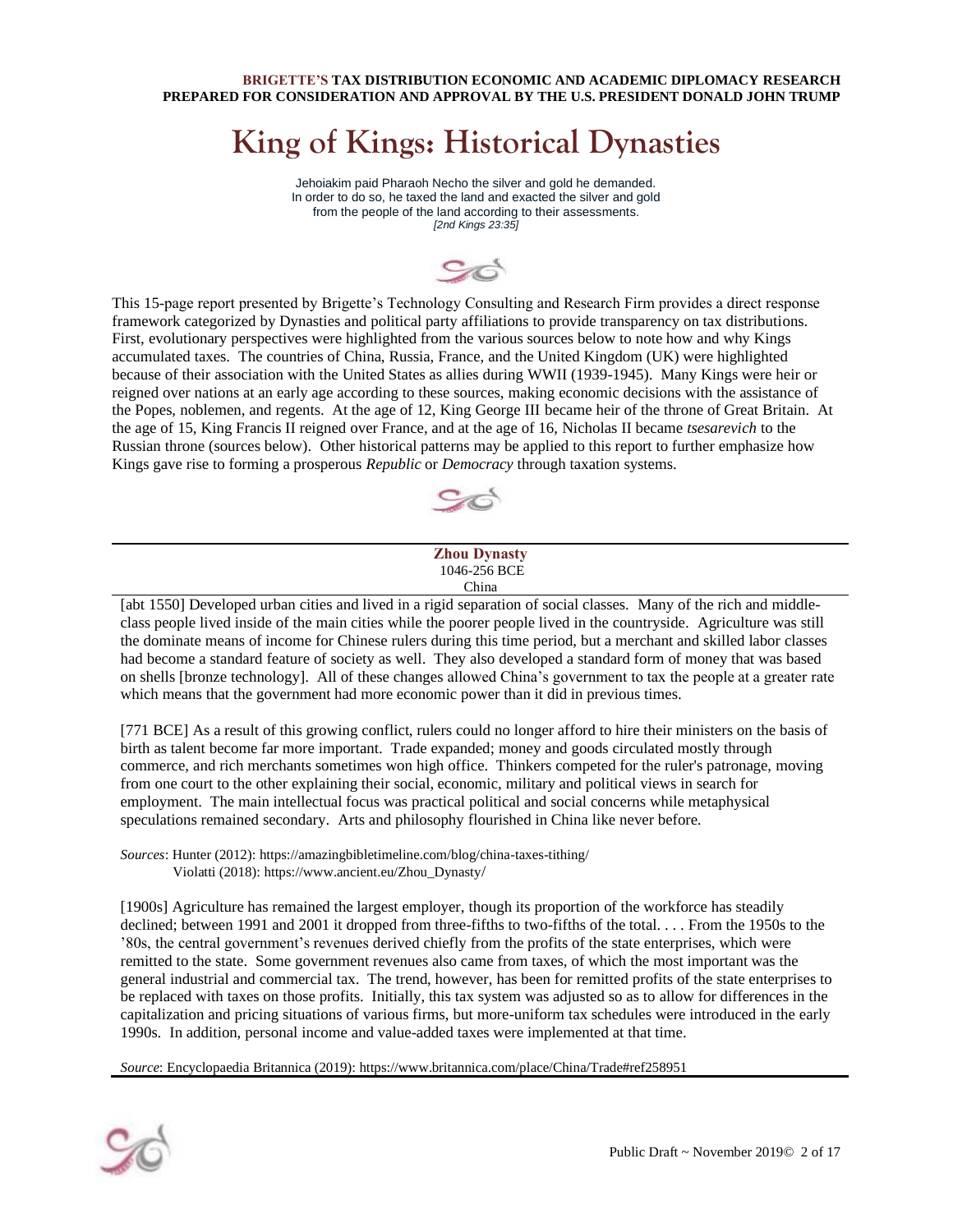| <b>Henry II</b>                                                                                      |  |  |
|------------------------------------------------------------------------------------------------------|--|--|
| 1547-1559                                                                                            |  |  |
| France                                                                                               |  |  |
| [1526-1530] League of Cognac-the alliance of France Milan, Venice, Florence and the Panacy, which is |  |  |

[1526-1530] League of Cognac-the alliance of France, Milan, Venice, Florence and the Papacy, which is considered the end of the Italian Renaissance

*Source*: Volchek (2017): https://historystack.com/War\_of\_the\_League\_of\_Cognac

[1555] Banks [money chargers], too, came into use in France in imitation of Italy; the bankers being at first submitted to the following severe rules: each must be a born or naturalized Frenchman, obtain royal sanction, and deposit 15,000 livres with the treasury. In 1543, Francis I [France: 1515-1547] was persuaded to establish a bank at Lyons, where commerce made it imperative.

[1556] The royal government encouraged commerce, too; fairs were established and protected. Something was done for sanitation. In the [French] cities every house owner was enjoined to sweep before his own door; it was left to the magistrates to supervise the general cleanliness, and a tax for the purpose was levied on every property holder . . . .

[. . . 1559] Some attempts at protection of native industry against foreign competition mark the period. Duty was levied on Flemish and Spanish imports. In 1540, importation of Italian goods could take place only through Lyons, and of Spanish goods only through Narbonne and Bayonne (showing that some of the latter came by sea). *But such signs of prohibitive measures were as yet rare*. The kings generally let the merchants buy and sell as suited them. Sully looked upon this as a natural right and demanded it for agriculture no less than for industry. Henry IV [France: 1589-1610] during a famine forbade export of cereals, but at the same time explained that "experience teaches us that freedom of exchange between the subjects of one kingdom and those of another is one of the principal means of making them happy, rich, and opulent."

[1563] Increase in taxation was the ultimate result of the increase in offices following the new organization of government, the development of industry, and the depreciation of money. In I497, the total revenue was I6,306,000 francs; in 1535, the Venetian ambassador, who was always well informed, estimated the royal revenue at 28,750,000 francs; and in 1563, he makes it out something like 69 million francs. Large cities, such as Paris, Rouen, etc., were free from a portion of the direct taxes, which fell with so much the more weight on the peasantry; but instead the cities were expected to make certain gratuitous gifts to the treasury-gifts which, whether large or small, the Valois expected to grow with the years. These gifts are supposed to have amounted to 455 million francs from the accession of Henry II [France] till the end of the sixteenth century.

*Source*: Wergeland (1904): https://www.journals.uchicago.edu/doi/abs/10.1086/251034



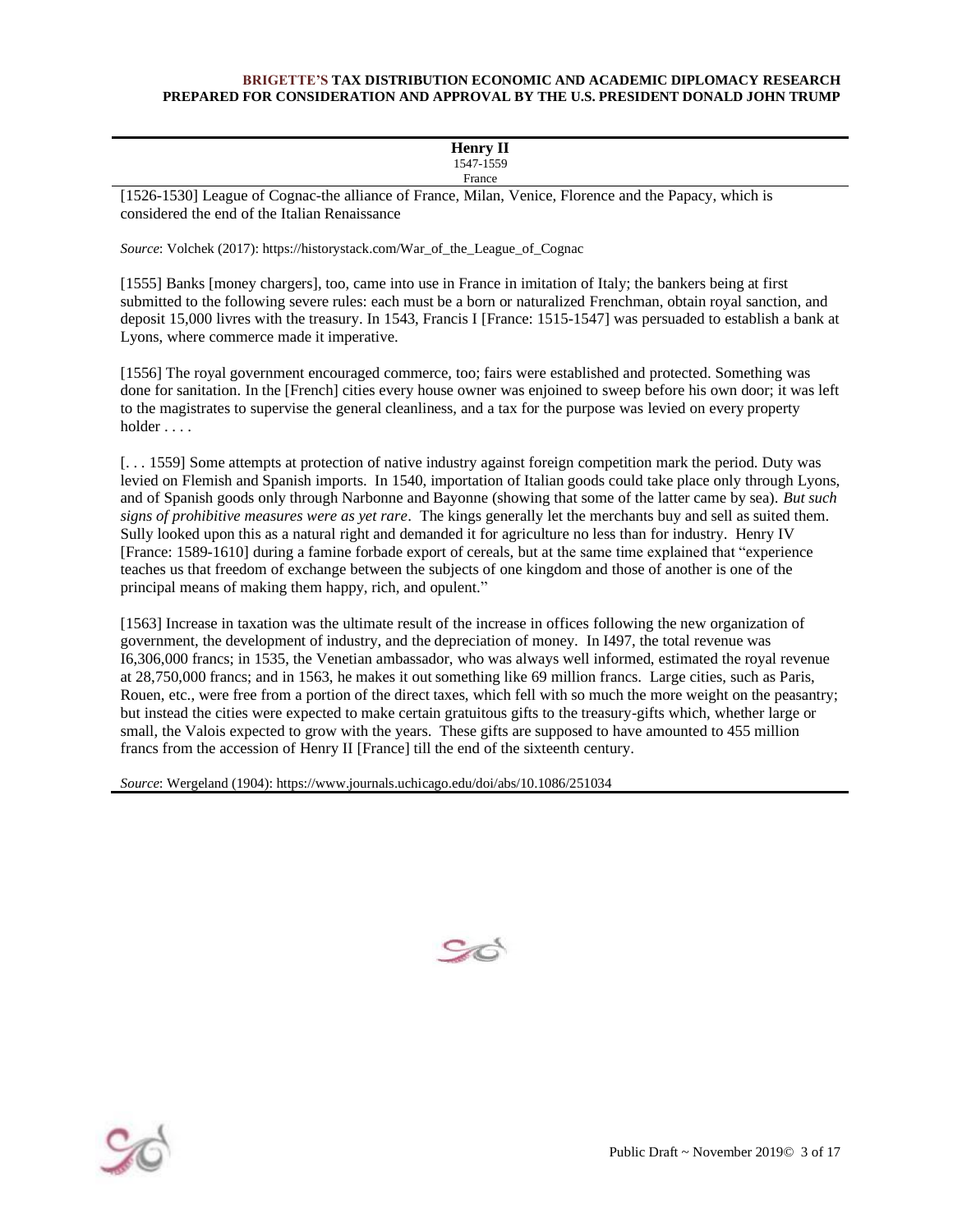#### **King George III** 1760-1801 Great Britain and Ireland

[1773] Now that the French and Indian War was long over, the colonists felt the soldiers should go home. But the war had cost the British some funds, so they taxed the colonists to alleviate that with a few acts that the colonists felt were too much. The Sugar Act reduced the previous Molasses Act tax by half, but that tax had never really been enforced. While it was a smaller tax, it was highly enforced, causing resentment among the colonists. The Stamp Act came down in 1765, requiring the use of special paper with an embossed stamp for any legal papers. The Townsend Act followed in 1767, which insisted colonists pay taxes on tea and other imported goods. This made them feel that the powers in Parliament were overstepping it and that the colonial governments needed to have a larger say in how the colonists were governed.

*Sources*: Encyclopaedia Britannica (2019): https://www.britannica.com/biography/George-III McGree (2018): https://www.theclassroom.com/taxes-did-king-george-impose-new-england-colonies-8316.html



|                                           |              |                       |              | Nicholas II           |               |                         |                                            |
|-------------------------------------------|--------------|-----------------------|--------------|-----------------------|---------------|-------------------------|--------------------------------------------|
|                                           |              |                       |              | 1894-1917             |               |                         |                                            |
| Russia                                    |              |                       |              |                       |               |                         |                                            |
| $\sim$ $\sim$ $\sim$ $\sim$ $\sim$ $\sim$ | $\mathbf{r}$ | $X = 1000$ $A = 1010$ | $\mathbf{r}$ | $\cdots$<br>$\cdot$ . | $1.4 - 1.771$ | $\cdot$ $\cdot$ $\cdot$ | $\mathbf{a}$ , and the set of $\mathbf{a}$ |

[1327] [Prince Ivan I: 1325-1340] maintained cordial relations with the Khan; and, while collecting tribute for the Tatars [Turkic-speaking citizens] throughout his domain, he acquired a reputation for thrift and financial shrewdness that earned him the nickname Kalita ("Moneybag").

Sources: Encyclopaedia Britannica (2019): https://www.britannica.com/biography/Ivan-I

The core of the myth about the Tsar's "immense wealth" lies in the value of land owned by the Ministry of Imperial Court. . . Altai and Transbaikal, however, were filled with gold, silver, copper, coal and lead mines, which had annual revenues of 6-7. The Tsar enjoyed an annual 200,000 rubles stipend, which included "room money"... was used for buying clothes and personal items such as soap, shaving cream and tobacco; also for charity, gifts and awards given by the Tsar; as well as for buying books, magazines, and works of art. The Tsar's money was primarily invested in stock. . .

Manaev (2018): https://www.rbth.com/history/328825-was-nicholas-ii-richest-man-world



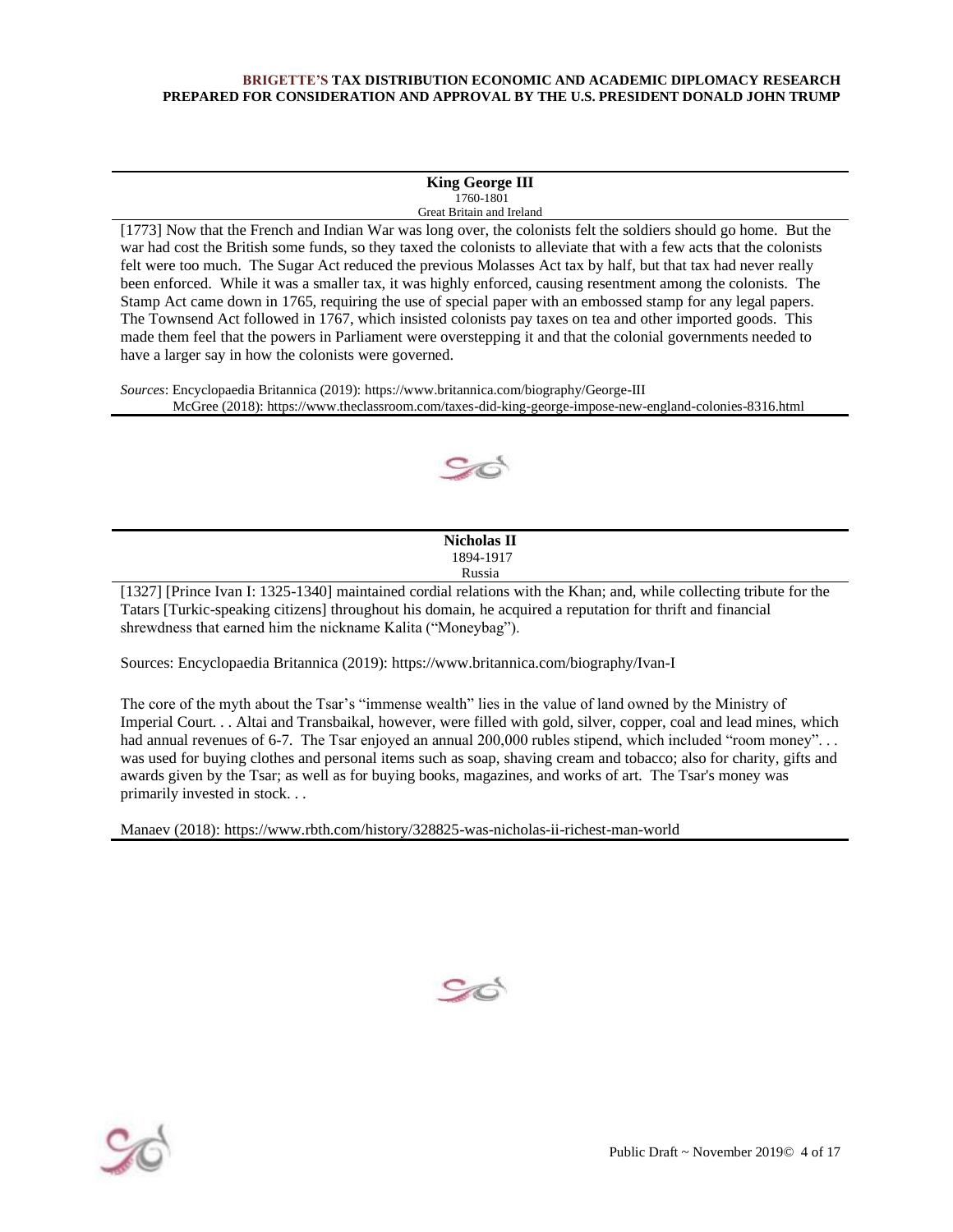

This report presents direct qualitative data collected via social media July-September 2019 by this Firm to explore the *will* of various United States citizens pertaining to the allocation of their tax dollars to U.S. Federal government programs. One Republican citizen was unsure of the party affiliation of which he identified since changing party a year prior. Several participants experienced difficulties identifying Federal programs. Although 3 participants stated, the response required "thinking", it may be implied that the majority of participants and potential participants who did not partake in this mini-study shared a similar view. Another Republican citizen wrote what most from all parties iterated, "I am not sure between what is government-funded and locally state-funded". Responses such as "Education" and "Infrastructure" were too general in nature and the responding participants were asked to expand upon their response.



Using a survey method would have been easier for participants to select options, a third Republican suggested. For the negation member-checking process, several participants did not respond, hesitated, or declined, and 2 participants' email returned in error. External auditors (EAs) who are U.S. citizens, thus, were solicited to evaluate the remaining themes, which the processes also proved challenging based on the non-response of 3 who agreed to be an EA. Various reasons provided for hesitations or declinations for the member-checking or audit processes were: "I was thinking," "I have no idea how to answer," "I would need to do more research on this topic to give a truly informed response," "too confusing," "too busy," "had two meetings with thesis advisor," "went to sleep," "over slept," "I had been sick," "mother went to hospital," and "flooding here".



Regarding taxation protocols, findings from the data from this mini-research project did not identify [*FOR DISTRIBUTION LIST ONLY*]. Procedural protocols (for example, the appointments of government directors, officers, and ambassadors) and operational planning to create [*FOR DISTRIBUTION LIST ONLY*] also were not identified. These major political and diplomatic Federal government protocols are an integral segment of International Security programs. Local, regional, and global discussions and U.S. campaign debates may focus more on these topics to be more transparent about the significance of streamlining these Federal government programs or protocols to achieve economic operating leverage.



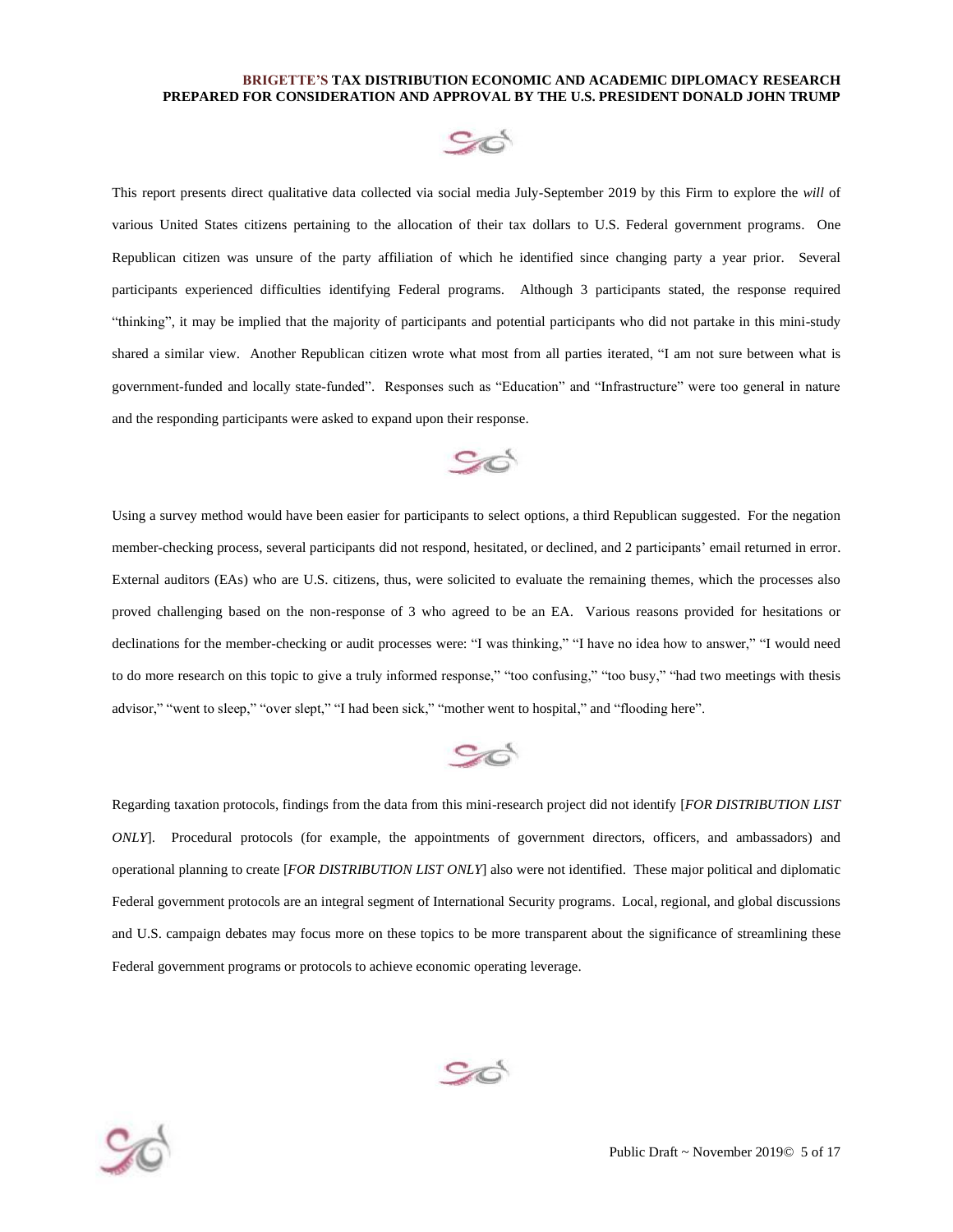*Primary Inquiry*: List only three (3) major federal government programs where you want "your" tax dollars spent. *Democrat/Nonpartisan Negation Inquiry*: Can you understand how the [specified] program continues to be a main priority of Republicans?

*External Auditor Inquiry*: How can the Federal government optimize operational planning for Federal [specified] programs to increase the confidence level of [specified citizens' party] who want their Federal tax dollars spent on such programs?

| <b>Republican Responses</b>                              | <b>Democrat/Independent Negations</b>                                                                               |  |  |
|----------------------------------------------------------|---------------------------------------------------------------------------------------------------------------------|--|--|
| <b>Veterans</b>                                          |                                                                                                                     |  |  |
| <b>Veterans</b>                                          | The federal government cannot optimize operational                                                                  |  |  |
|                                                          | planning for the VA and increase the confidence level of                                                            |  |  |
| Respondent: Turner, OR                                   | both Republican nor Democratic voters in any real way                                                               |  |  |
| <b>Mental health for veterans</b>                        | without elected representatives and political appointees                                                            |  |  |
|                                                          | seeing important adjustments for the VA as a priority.                                                              |  |  |
| Respondent: Buena Vista, GA                              | Seeing that the majority of changes that occur within a                                                             |  |  |
| Veterans insurance (not the VA, that should be scrapped) | federal agency are directives and priorities handed down                                                            |  |  |
|                                                          | by political appointees, consequently sweeping rational                                                             |  |  |
| Respondent: Katy, TX                                     | changes will not occur without having those proper                                                                  |  |  |
|                                                          | priorities handed down by those who are in political                                                                |  |  |
|                                                          | positions of authority within the VA. That being said, the                                                          |  |  |
|                                                          | current VA secretary is a Republican nominated to serve<br>under the Trump administration. His name is Robert       |  |  |
|                                                          | Wilkie. If the same problems exist under Robert that                                                                |  |  |
|                                                          | existed under his predecessors, then that means that                                                                |  |  |
|                                                          | maybe the problems that exist aren't particularly solved                                                            |  |  |
|                                                          | by party politics.                                                                                                  |  |  |
|                                                          |                                                                                                                     |  |  |
|                                                          | I put forth this thought--maybe what might help                                                                     |  |  |
|                                                          | Republican voters and appointees is changing how they                                                               |  |  |
|                                                          | typically view welfare and social help programs in                                                                  |  |  |
|                                                          | general. The Republican party tends to not value                                                                    |  |  |
|                                                          | expanding welfare programs and social help programs.                                                                |  |  |
|                                                          | However, most Republicans fail to understand that much                                                              |  |  |
|                                                          | of what the VA does and needs funding for falls under the                                                           |  |  |
|                                                          | definition of welfare (i.e. mental health, insurance,                                                               |  |  |
|                                                          | disability). When the Republican party can realize that<br>expanding funding for welfare programs is a priority and |  |  |
|                                                          | not simply a burden on taxpayers, only then will they help                                                          |  |  |
|                                                          | solve the issues that haunt the VA. Unfortunately, many                                                             |  |  |
|                                                          | Republicans see welfare programs as a burden and                                                                    |  |  |
|                                                          | questions those who receive benefits without embracing                                                              |  |  |
|                                                          | the social good. In conclusion, veterans cannot simply be                                                           |  |  |
|                                                          | supported in word only but also by putting money into                                                               |  |  |
|                                                          | and expanding funding for welfare programs including                                                                |  |  |
|                                                          | those welfare programs that cater to our veterans who are                                                           |  |  |
|                                                          | now civilians. This would effectively give the VA the                                                               |  |  |
|                                                          | resources it would need for optimized and effective                                                                 |  |  |
|                                                          | performance.                                                                                                        |  |  |
|                                                          |                                                                                                                     |  |  |
|                                                          | Democrat External Auditor: Community Planner, GA                                                                    |  |  |

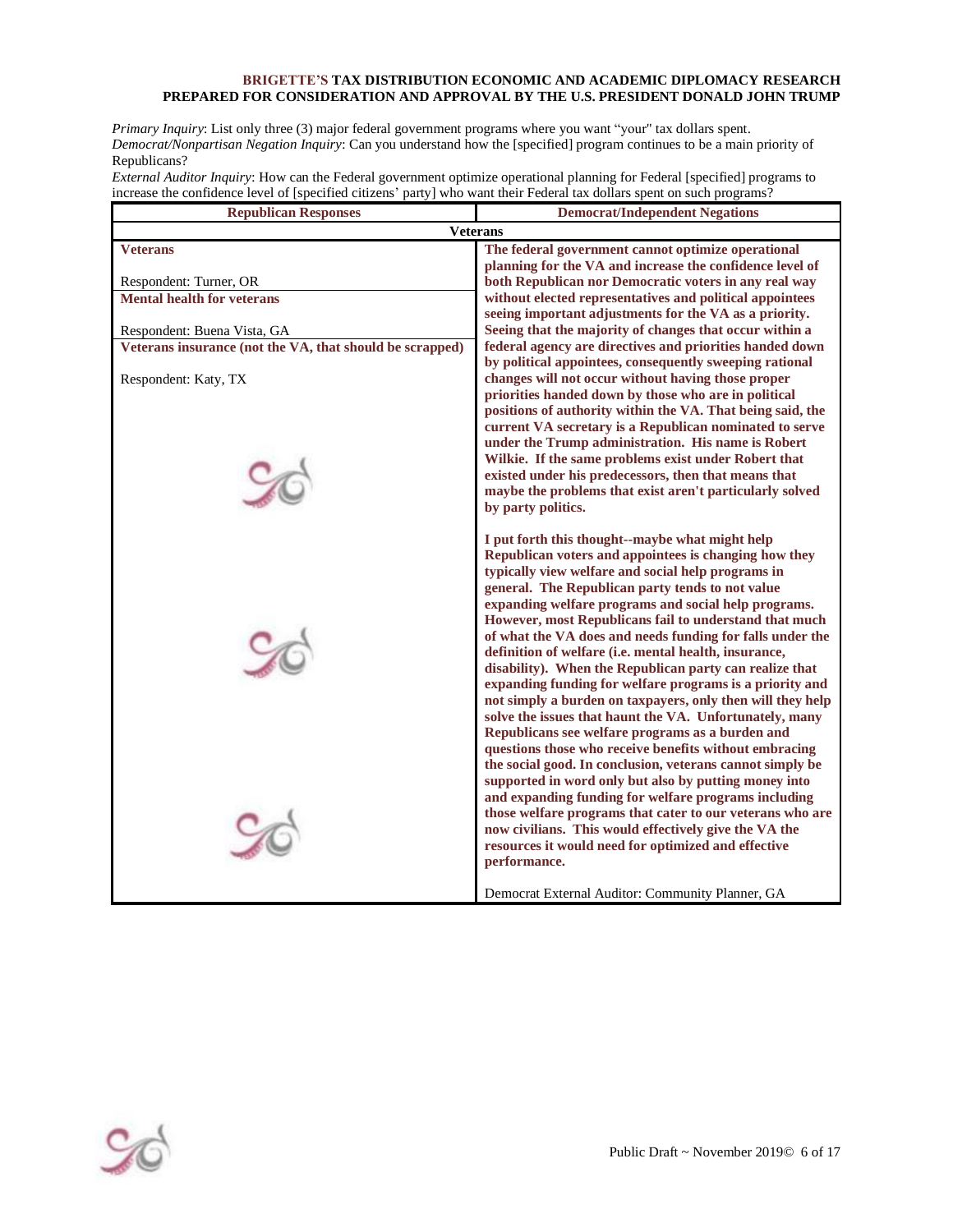| <b>Republican Responses</b>                                                                   | <b>Democrat/Independent Negations</b>                                                                                |  |  |
|-----------------------------------------------------------------------------------------------|----------------------------------------------------------------------------------------------------------------------|--|--|
| <b>Security</b>                                                                               |                                                                                                                      |  |  |
| <b>Defense</b>                                                                                | Is building this wall important to only Republicans? It                                                              |  |  |
|                                                                                               | should be important to all Americans especially the                                                                  |  |  |
| Respondent: McDonough, GA                                                                     | ADOS (Americans Descendants of Slaves). College is not                                                               |  |  |
| <b>Military</b>                                                                               | for everyone and some people are settled. In the latter                                                              |  |  |
|                                                                                               | part of the 1940's there were jobs created for those<br>unskilled laborers. Many of these jobs have been sent        |  |  |
| Respondent: Turner, OR<br>Safety and security of all service people to include police;        | overseas or replaced by computers/technology. This                                                                   |  |  |
| going after everyone who tried to overtake our                                                | leaves the pool of unskilled labors needed in this country                                                           |  |  |
| government. Upholding all our rights.                                                         | very small.                                                                                                          |  |  |
|                                                                                               |                                                                                                                      |  |  |
| Respondents: Henando, FL; New Port Richey, FL                                                 | Those who are coming over the USA southern border are                                                                |  |  |
| <b>U.S. border protection and security</b>                                                    | they highly skilled or unskilled workers? Highly skilled                                                             |  |  |
|                                                                                               | workers are not coming over the borders<br>walking/running. The arrival of so many unskilled labors                  |  |  |
|                                                                                               | concentrates the already small pool.                                                                                 |  |  |
| Respondents: Durham, NC; McDonough, GA<br>Build a wall; the wall and legal immigration ending |                                                                                                                      |  |  |
| sanctuary states                                                                              | If I ring your doorbell and you answer. I                                                                            |  |  |
|                                                                                               | introduce myself while showing you some form                                                                         |  |  |
|                                                                                               | of Identification: You may invite me in. It's                                                                        |  |  |
| Respondents: Cookeville, TN; New Port Richey, FL                                              | up to you. If I enter your home by kicking in                                                                        |  |  |
| Bring industry to rural counties, such as groceries,                                          | the door, slipping through the window, it was<br>called "Breaking and Entry"Now it's called                          |  |  |
| chicken plants, hospitals, and homes for low income                                           | "Home Invasion".                                                                                                     |  |  |
| people                                                                                        |                                                                                                                      |  |  |
|                                                                                               | Many are bringing young children in need of health                                                                   |  |  |
| Respondent: Buena Vista, GA                                                                   | care. There are generations of people here who when                                                                  |  |  |
|                                                                                               | they were employed contributed to the health care                                                                    |  |  |
|                                                                                               | system. Is it fair for these Americans to share or be cut<br>short of health care by "Home Invaders" who never put a |  |  |
|                                                                                               | dime into the system?                                                                                                |  |  |
|                                                                                               |                                                                                                                      |  |  |
|                                                                                               | Some will argue those coming over the border are law                                                                 |  |  |
|                                                                                               | abiding citizens. If you are law abiding, you would fill out                                                         |  |  |
|                                                                                               | the forms/documents to enter this country while in your                                                              |  |  |
|                                                                                               | country. If you are not born here, how is it you became a                                                            |  |  |
|                                                                                               | citizen? The ADOS should be very angry over the mere<br>fact that that anyone coming here and less than a week       |  |  |
|                                                                                               | are labeled a law-abiding citizen. This is a direct slap in                                                          |  |  |
|                                                                                               | the face for those who actually build this country and are                                                           |  |  |
|                                                                                               | often treated less that what the Constitution says!                                                                  |  |  |
|                                                                                               | Some will argue that a wall will not work.                                                                           |  |  |
|                                                                                               |                                                                                                                      |  |  |
|                                                                                               | In the USA, we have Gated Communities. They seem to<br>be working quiet well. The building of the wall should be     |  |  |
|                                                                                               | of importance to all Americans!                                                                                      |  |  |
|                                                                                               |                                                                                                                      |  |  |
|                                                                                               | Democrat Respondent: Irvington, NJ                                                                                   |  |  |

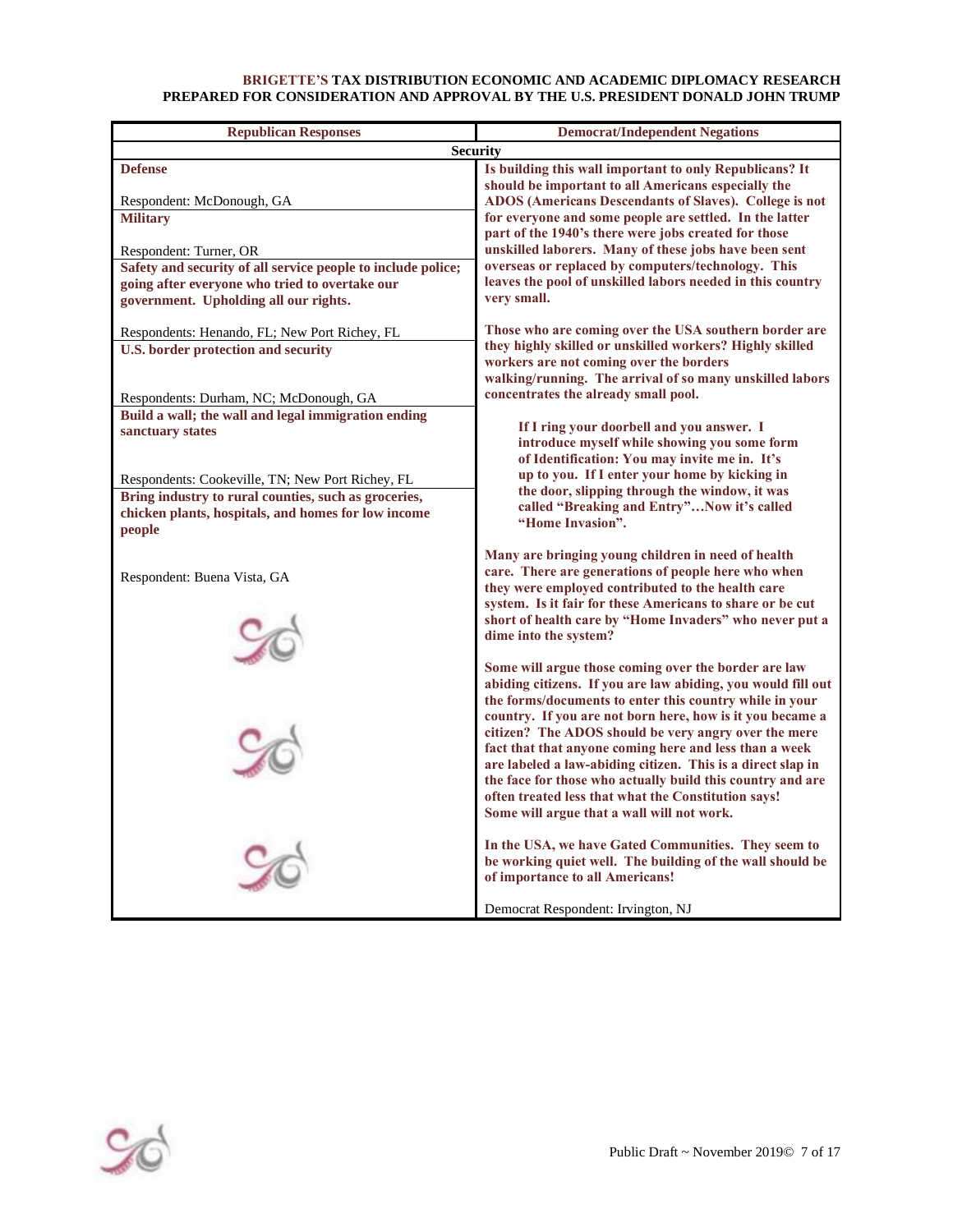| <b>Republican Responses</b>                                                                                                                                                                                                                                                                                                                                                                                  | <b>Democrat/Independent Negations</b>                                                                                                                                                                                                                                                                                                                                                                  |  |  |
|--------------------------------------------------------------------------------------------------------------------------------------------------------------------------------------------------------------------------------------------------------------------------------------------------------------------------------------------------------------------------------------------------------------|--------------------------------------------------------------------------------------------------------------------------------------------------------------------------------------------------------------------------------------------------------------------------------------------------------------------------------------------------------------------------------------------------------|--|--|
|                                                                                                                                                                                                                                                                                                                                                                                                              | <b>Infrastructure</b>                                                                                                                                                                                                                                                                                                                                                                                  |  |  |
| Infrastructure<br>Respondents: Durham, NC; Cookeville, TN; Henando, FL<br>Bring industry to rural counties, such as groceries,<br>chicken plants, hospitals, and homes for low income<br>people                                                                                                                                                                                                              | The Federal government has several methods for<br>optimizing operational planning for Federal<br>Infrastructure programs. The first is to give contracts to<br>reputable companies with a history of delivering on time<br>and on or under budget. The lowest bidder is not<br>necessarily the best choice, as this can result in poorly                                                               |  |  |
| Respondent: Buena Vista, GA<br>A full infrastructure development program nationwide<br>(at the expense of military spending)                                                                                                                                                                                                                                                                                 | constructed roads and bridges. Next, the companies<br>taking the contracts must hire American citizens and buy<br>American products with which to build these structures,<br>unless there is no domestic choice available. Last, ideally<br>the projects must be necessary and not vanity projects<br>designed to boost a congressman's chances of re-election.                                        |  |  |
| Respondent: Katy, TX                                                                                                                                                                                                                                                                                                                                                                                         | Democrat External Auditor: Librarian and Archivist, NC                                                                                                                                                                                                                                                                                                                                                 |  |  |
|                                                                                                                                                                                                                                                                                                                                                                                                              | <b>Sustainable Community Development</b>                                                                                                                                                                                                                                                                                                                                                               |  |  |
| Space exploration and colonization/mining<br>Respondent: Katy, TX<br><b>Public education</b>                                                                                                                                                                                                                                                                                                                 | Republicans have a history of wanting to build a strong<br>sense of independence within the United States. Looking<br>into Sustainable Community Development Programs or<br>alternatives lessen the dependency on other countries for                                                                                                                                                                  |  |  |
| Respondent: Cookeville, TN<br>Inner city schools/neighborhoods (audit regularly to<br>ensure results and accountability)                                                                                                                                                                                                                                                                                     | natural resources as an example oil for fuel. Republicans<br>auditing inner cities neighborhoods is a way to prevent<br>fraudulent activities within our welfare system. They<br>believe this would be beneficial to not only taxpayers, but<br>those who depend on the welfare system.                                                                                                                |  |  |
| Respondent: Durham, NC                                                                                                                                                                                                                                                                                                                                                                                       | Democrat Respondent: Newnan, GA                                                                                                                                                                                                                                                                                                                                                                        |  |  |
| <b>Biomedical/Disease Prevention</b>                                                                                                                                                                                                                                                                                                                                                                         |                                                                                                                                                                                                                                                                                                                                                                                                        |  |  |
| Ending any type of mandatory vaccinations and big<br>pharmacies involvement with our food products and also<br>get rid of the ruling that big Pharmacy is not to be held<br>responsible for any and all untoward side effects, deaths,<br>and disabilities caused by their products they must spend<br>their money on educating people and helping people to<br>recover from the damage that they have done. | The Republican platform wants to spend money on<br>military and on removing our reproductive rights and<br>equal rights, and rolling back any Obama era policies,<br>including health care and environmental protection.                                                                                                                                                                               |  |  |
| Respondent: New Port Richey, FL                                                                                                                                                                                                                                                                                                                                                                              | Independent Respondent: Jerseyville, IL                                                                                                                                                                                                                                                                                                                                                                |  |  |
| <b>Senior Citizens</b>                                                                                                                                                                                                                                                                                                                                                                                       |                                                                                                                                                                                                                                                                                                                                                                                                        |  |  |
| <b>Social security</b><br>Respondent: McDonough, GA<br>Social security retirement for citizens who have paid into<br>the system                                                                                                                                                                                                                                                                              | Allow me to share a brief perspective: It is my belief that<br>the Republican Party views Social Security for the elderly<br>as an ineffective program that advances and promotes a<br>socialistic society. For this reason alone, there is an<br>aggressive agenda on behalf of Republicans to steer as far                                                                                           |  |  |
| Respondents: Turner, OR; Henando, FL<br>Cut taxes for the elderly and disabled                                                                                                                                                                                                                                                                                                                               | away as possible from such programs that promote<br>equality among its citizens. As well as any other policy<br>that is designed to support and lend itself to the<br>dismantling of social classes. Clearly, such ideologies<br>underscore the founding principles of the Republican<br>Party to abolish social programs that promote not only<br>social equity, but also economic equity in America. |  |  |
| Respondent: Buena Vista, GA                                                                                                                                                                                                                                                                                                                                                                                  | Democrat Respondent: Fort Wayne, IN                                                                                                                                                                                                                                                                                                                                                                    |  |  |

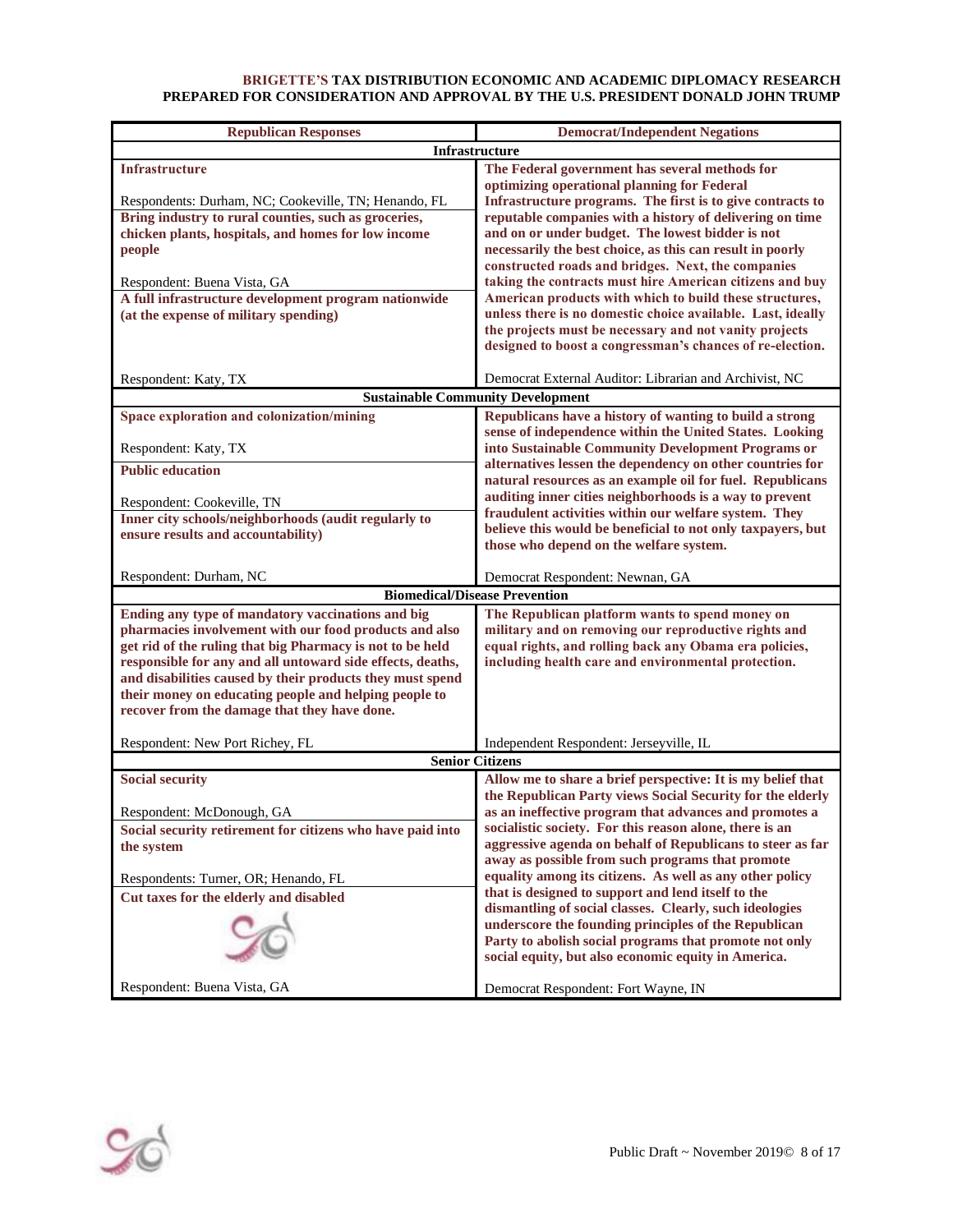*Primary Inquiry*: List only three (3) major federal government programs where you want "your" tax dollars spent. *Republican/Nonpartisan Negation Inquiry*: Can you understand why the [specified] program continues to be a main priority for Democrats?

*External Auditor Inquiry*: How can the Federal government optimize operational planning for Federal [specified] programs to increase the confidence level of [specified citizens' party] who want their Federal tax dollars spent on such programs?

| <b>Democrat Responses</b>                                                                                                                                                                                                                                                                                                                                                                                                                                                                                                                                                                                                                                                                                                                                                                                                         | Republican/Independent/Conservative Negations                                                                                                                                                                                                                                                                                                                                              |  |  |
|-----------------------------------------------------------------------------------------------------------------------------------------------------------------------------------------------------------------------------------------------------------------------------------------------------------------------------------------------------------------------------------------------------------------------------------------------------------------------------------------------------------------------------------------------------------------------------------------------------------------------------------------------------------------------------------------------------------------------------------------------------------------------------------------------------------------------------------|--------------------------------------------------------------------------------------------------------------------------------------------------------------------------------------------------------------------------------------------------------------------------------------------------------------------------------------------------------------------------------------------|--|--|
| <b>Education</b>                                                                                                                                                                                                                                                                                                                                                                                                                                                                                                                                                                                                                                                                                                                                                                                                                  |                                                                                                                                                                                                                                                                                                                                                                                            |  |  |
| <b>Head start</b>                                                                                                                                                                                                                                                                                                                                                                                                                                                                                                                                                                                                                                                                                                                                                                                                                 | What can we do: It should be imperative on both parties<br>to agree on head start programs; this is for every child to<br>have challenges and opportunities; we cannot forget this<br>generation will be in charge of this country and might be<br>voted in the Judicial system or one might be POTUS; how<br>can this happen if we all do not go on this mission to save<br>our children. |  |  |
| Respondent: Raleigh, NC                                                                                                                                                                                                                                                                                                                                                                                                                                                                                                                                                                                                                                                                                                                                                                                                           | Republican External Auditor: Life Health Insurance, FL                                                                                                                                                                                                                                                                                                                                     |  |  |
|                                                                                                                                                                                                                                                                                                                                                                                                                                                                                                                                                                                                                                                                                                                                                                                                                                   | <b>Higher Education</b>                                                                                                                                                                                                                                                                                                                                                                    |  |  |
| Pell grant/educational assistance<br>Respondent: Raleigh, NC; Newnan, GA<br>Affordable college: Maybe junior college paid for by<br>government or some type of merit program where<br>students can earn tuition free - Ohio has a program<br>something about GPA, attendance, no criminal record. I<br>think it is called the Hope Scholarship.<br>Respondent: San Antonio, TX<br>Education: State takes care of public schools. But if a<br>child wants to go to college, the parents apply for federal<br>loans.                                                                                                                                                                                                                                                                                                                | Liberals use government programs and incentives to<br>control people. Thru higher education, they indoctrinate<br>liberal ideas into young adults. Federal student loans<br>promote long term government control on your finances.<br>Democrat party is in favor of all programs that promote<br>government involvement.<br>Republican Respondent: Cookeveville TN                         |  |  |
| Respondent: Easton, PA<br>Veterans' benefits: Expand to include education and<br>other entitlements such as license plates and if vets had<br>the GI Bill (Montgomery). They should not have to<br>choose between that and Post 911 benefits. Expand the<br>benefits regardless of the disability ratings since it has<br>been shown that the system the VA uses to award<br>disability benefits is flawed.<br>Respondent: San Antonio, TX                                                                                                                                                                                                                                                                                                                                                                                        | Pell grants, federal student loans, free college or trade<br>training for reparations continue to be a main priority for<br><b>Democrats because:</b><br>They give Democrats purpose and jobs; ensuring long-<br>term electability through multigenerational voter<br>dependency.                                                                                                          |  |  |
| I would like to see reparations to only those who are of<br><b>ADOS</b> (American Descendants of Slaves) status. The<br>reparations do not have to be monetary; however, it could<br>be free college or trade training for the ADOS only! We<br>have very vested interest in this country: On a percentage<br>we the ADOS have won more gold medals in the<br>Olympics and other international sporting events; we<br>have fought/participated in the major wars: Spanish<br>American War, Revolutionary War, WWI, WWII,<br>Vietnam, Korean, and both sides of the Civil War.<br>During Vietnam, we, ADOS, were less than 12% of the<br>nation, yet we were almost 85% of the casualties. We<br>fought these wars believing we demonstrated our love for<br>our country and should be full citizens.<br>Respondent: Irvington, NJ | Additionally, the government initiatives satisfy the<br>Democrat need to use government to force fairness;<br>making equal outcome a right, not just equal opportunity.<br>Libertarian Respondent: Sioux Falls, SD                                                                                                                                                                         |  |  |

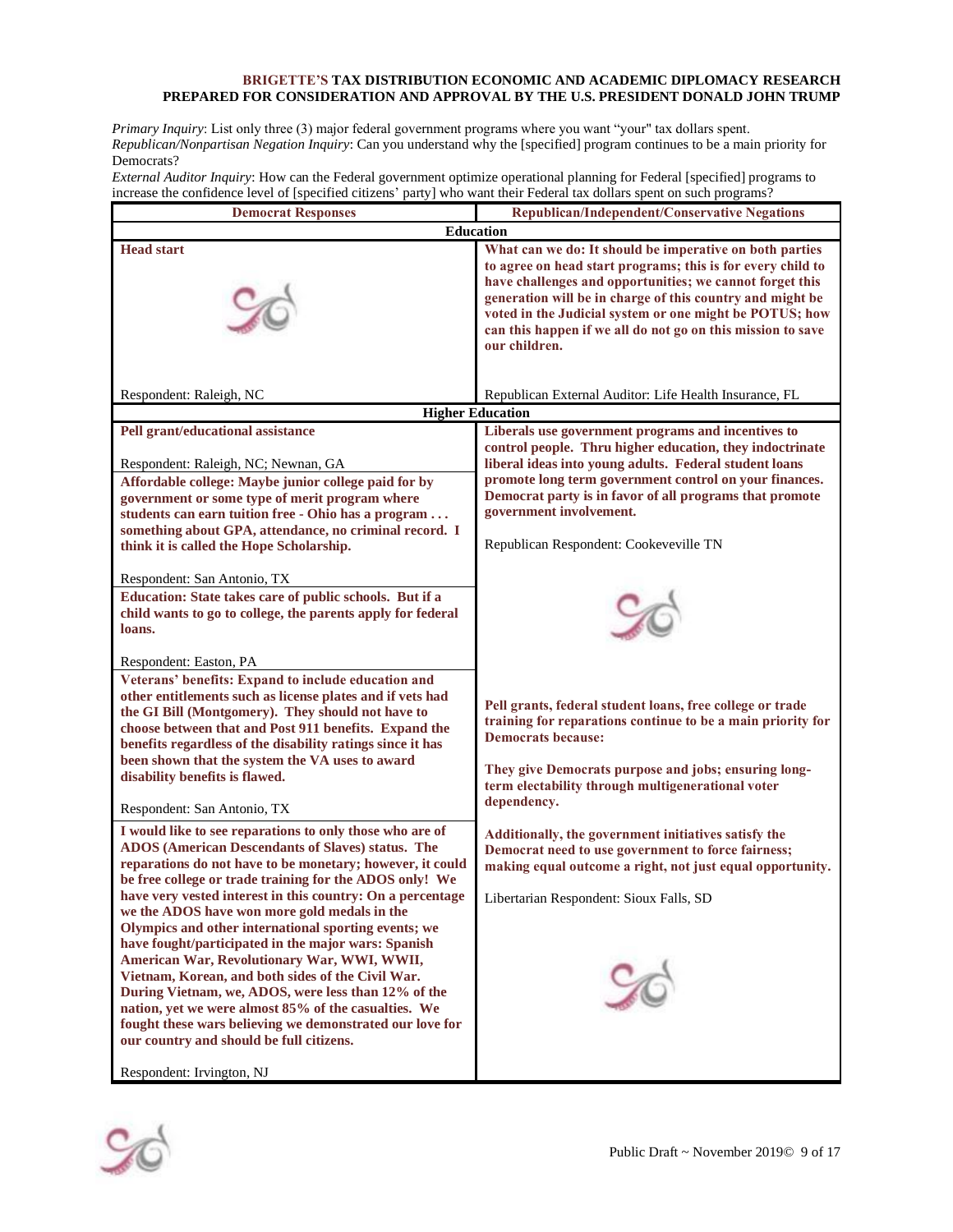| <b>Democrat Responses</b>                                                                                                                                                                                                                                                                                               | <b>Republican/Independent/Conservative Negations</b>                                                                                                                                                                                                                                                                                                                                                                                                                                                                                                                                                                            |  |  |
|-------------------------------------------------------------------------------------------------------------------------------------------------------------------------------------------------------------------------------------------------------------------------------------------------------------------------|---------------------------------------------------------------------------------------------------------------------------------------------------------------------------------------------------------------------------------------------------------------------------------------------------------------------------------------------------------------------------------------------------------------------------------------------------------------------------------------------------------------------------------------------------------------------------------------------------------------------------------|--|--|
| <b>Economic Benefits</b>                                                                                                                                                                                                                                                                                                |                                                                                                                                                                                                                                                                                                                                                                                                                                                                                                                                                                                                                                 |  |  |
| I would like to see my tax dollars create more living wage<br>jobs for ADOS (American Descendants of Slaves). We the<br>ADOS over past 60 plus years have been stepped over by<br>immigrants who will claim a minority status to reap what<br>WE have sowed.                                                            | TANF programs are in place to help qualifying needy<br>people for a specified duration. They are not a<br>bargaining tool to be used to solicit voters. They are also<br>not to be used as a scare tactic to discourage voters from a<br>particular party.                                                                                                                                                                                                                                                                                                                                                                      |  |  |
| Respondent: Irvington, NJ<br><b>Temporary Assistance for Needy Families (TANF)</b>                                                                                                                                                                                                                                      |                                                                                                                                                                                                                                                                                                                                                                                                                                                                                                                                                                                                                                 |  |  |
| Respondent: Fort Wayne, IN                                                                                                                                                                                                                                                                                              | Republican Respondent: New Port Richey, FL                                                                                                                                                                                                                                                                                                                                                                                                                                                                                                                                                                                      |  |  |
|                                                                                                                                                                                                                                                                                                                         | <b>Nutrition</b>                                                                                                                                                                                                                                                                                                                                                                                                                                                                                                                                                                                                                |  |  |
| <b>Food stamps</b><br>Respondent: Savannah, GA<br>Women, Infants, and Children (WIC)                                                                                                                                                                                                                                    | I can understand totally why the Federal Nutrition<br>Programs continue to be a priority for Democrats. Many<br>of the people that are in lower-income families live in<br>poverty-ridden inner cities. These programs are used to<br>supplement and sometimes feed children at school and<br>this may very well be the only meal these children get.<br>My main concern is feeding all our children should be the<br>concern of all the parties-Democrats and Republicans<br>alike. It is time we worked on the real issues in this<br>country and stop using the children as weapons and really<br>start taking care of them. |  |  |
| Respondent: Irvington, NJ                                                                                                                                                                                                                                                                                               | Independent Respondent: Kernersville, NC<br>Healthcare                                                                                                                                                                                                                                                                                                                                                                                                                                                                                                                                                                          |  |  |
| <b>Healthcare</b><br>Respondent: Easton, PA<br><b>Medicare</b><br>Respondents: Savannah, GA; San Antonio, TX<br><b>Medicaid</b><br>Respondent: Savannah, GA; Newnan, GA; Fort Wayne, IN<br><b>Cancer</b><br>Respondent: Savannah, GA<br>Free Health Care for all who are at least four (4)<br>generation American born. | The Republicans have done a poor job in the past when it<br>comes to health care. Prices on cost have outpaced<br>inflation fourfold.                                                                                                                                                                                                                                                                                                                                                                                                                                                                                           |  |  |
| Respondent: Irvington, NJ                                                                                                                                                                                                                                                                                               | Independent Conservative: Sweetwater, TN                                                                                                                                                                                                                                                                                                                                                                                                                                                                                                                                                                                        |  |  |



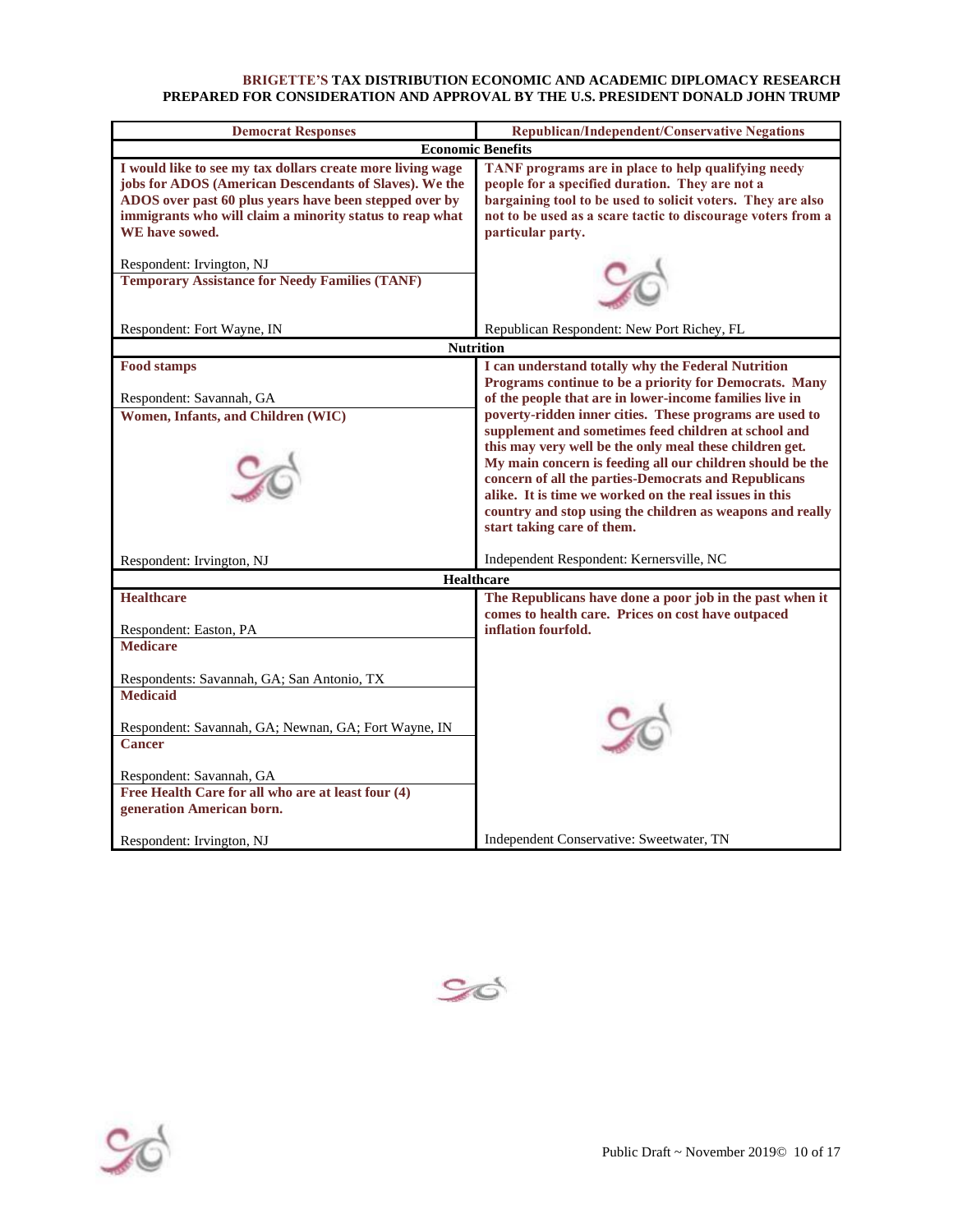| <b>Democrat Responses</b>               | Republican/Independent/Conservative Negations                                                         |  |
|-----------------------------------------|-------------------------------------------------------------------------------------------------------|--|
| <b>Housing</b>                          |                                                                                                       |  |
| <b>Housing</b>                          | The Federal government can optimize the operational                                                   |  |
|                                         | planning and relationship for Federal Housing                                                         |  |
| Respondents: Easton, PA; Fort Wayne, IN | programs to increase the level of confidence of the                                                   |  |
| <b>Foster care programs</b>             | Democrat office who want their federal tax dollars spent                                              |  |
|                                         | on such programs through implementation of scalable                                                   |  |
| Respondent: Newnan, GA                  | artificial intelligence, learning analytics of program                                                |  |
|                                         | gain/loss, and personalization capabilities. Hence,                                                   |  |
|                                         | utilizing data (statistics, research) into a cohesive set of                                          |  |
|                                         | actionable analytics platform specifications & processes                                              |  |
|                                         | to iteratively develop, deploy, and measure the                                                       |  |
|                                         | performance against goals of improving programs of the                                                |  |
|                                         | like of foster care through personalized experiences on                                               |  |
|                                         | the Federal platform. The attainment of a deep                                                        |  |
|                                         | understanding of business requirements to create and                                                  |  |
|                                         | collect data sets that represent the problem space well                                               |  |
|                                         | enough to develop a strategic data acquisition plan should                                            |  |
|                                         | be forecasted to occur with operational planning guidance                                             |  |
|                                         | in the areas of the following: improving individual                                                   |  |
|                                         | economic mobility, additional training professional                                                   |  |
|                                         | development and initiatives and continuum of care for all<br>stakeholders should be at the forefront. |  |
|                                         |                                                                                                       |  |
|                                         |                                                                                                       |  |
|                                         | Republican External Auditor: Data Analysis Coordinator                                                |  |
|                                         | Federal & State Funding, NJ                                                                           |  |







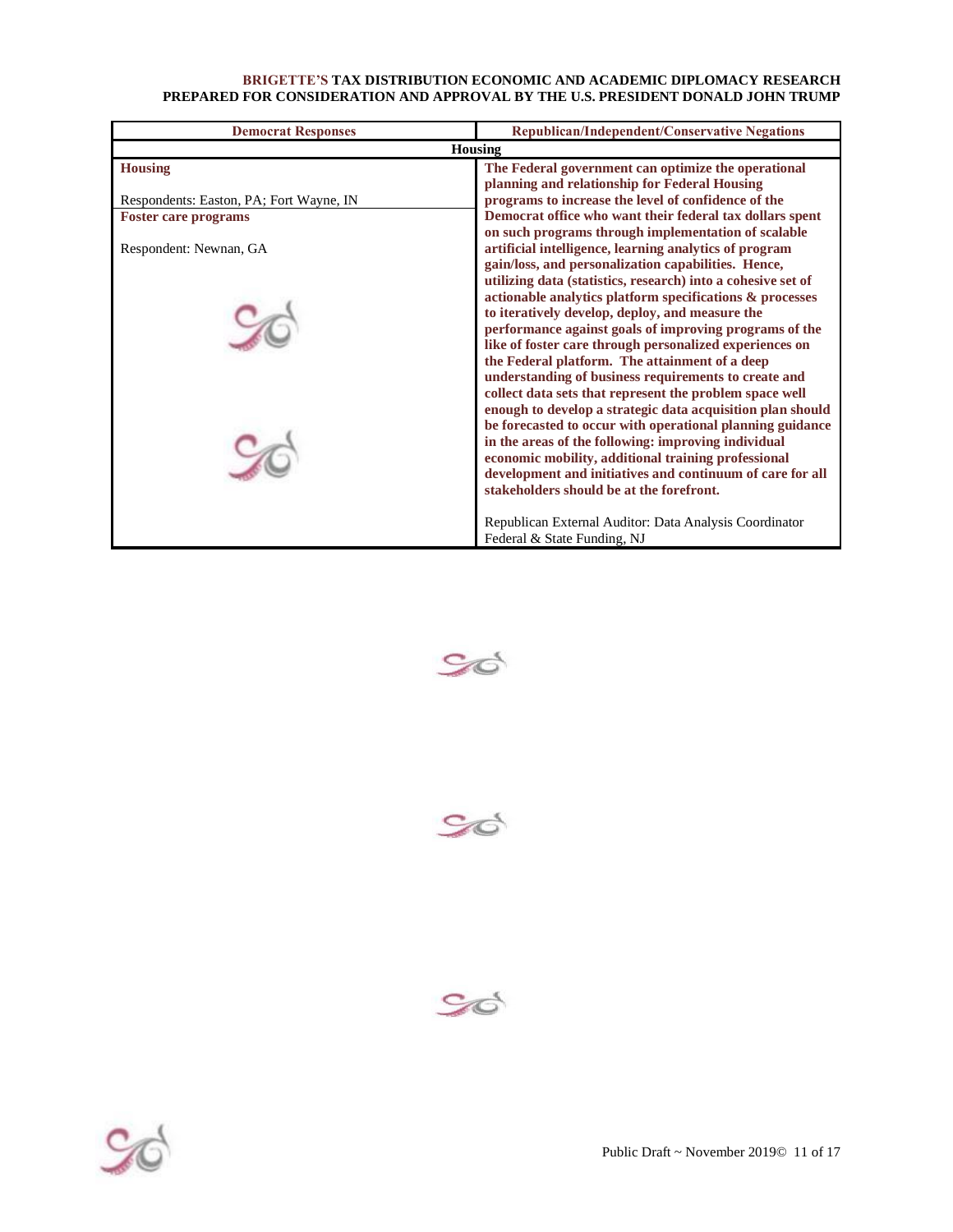*Primary Inquiry*: List only three (3) major federal government programs where you want "your" tax dollars spent. *Republican/Democrat Negation Inquiry*: Can you understand how the [specified] program continues to be a main priority for Nonpartisan citizens?

*External Auditor Inquiry*: How can the Federal government optimize operational planning for Federal [specified] programs to increase the confidence level of [specified citizens' party] who want their Federal tax dollars spent on such programs?

| <b>Nonpartisan Responses</b>                                | <b>Various Parties Negations</b>                                                                               |  |  |
|-------------------------------------------------------------|----------------------------------------------------------------------------------------------------------------|--|--|
| Security                                                    |                                                                                                                |  |  |
| <b>National defense</b>                                     | Accountability is the key. These Independents should                                                           |  |  |
|                                                             | request an outline of where their tax dollars are being                                                        |  |  |
| Independent Conservative: Sweetwater, TN                    | spent such as a receipt or an itemized requisition.                                                            |  |  |
| <b>National security</b>                                    | Independents should also consider the power of voting.                                                         |  |  |
|                                                             | To vote is the voice of politics. Candidates that are                                                          |  |  |
| Libertarian Respondent: Sioux Falls, SD                     | chosen to optimize planning for Federal Security/Defense                                                       |  |  |
| <b>Cease illegal immigration</b>                            | programs are to be held at the highest level to be                                                             |  |  |
|                                                             | equitable and represent every walk of life. Voting should                                                      |  |  |
| Independent/Republican Respondent: Newnan, GA               | reflect through the chosen candidates the options of the                                                       |  |  |
| Increase number of women in military cadet programs         | voters and held reliable to the platform the candidates<br>was elected on.                                     |  |  |
|                                                             |                                                                                                                |  |  |
| Independent/Republican Respondent: Newnan, GA               | Democrat External Auditor: Naval Reserves Officer, GA                                                          |  |  |
|                                                             | <b>Infrastructure</b>                                                                                          |  |  |
| Infrastructure (Power Grids need to be redundant, with      | I cannot speak regarding the priorities of Libertarians.                                                       |  |  |
| more security. Roads and bridges inspections with           | As an independent citizen, I can attest that infrastructure                                                    |  |  |
| repairs. Internal security needs reinforcing. Less foreign  | care programs, while important, are not my main                                                                |  |  |
| aid throughout the world. Supporting countries that         | priority.                                                                                                      |  |  |
| support America and Democracy)                              |                                                                                                                |  |  |
|                                                             |                                                                                                                |  |  |
| Independent Conservative Respondent: Sweetwater, TN         |                                                                                                                |  |  |
| Infrastructure (Roads, bridges, tunnels, dams, viaducts,    |                                                                                                                |  |  |
| avalanche walls, observation towers, etc. Anything on       |                                                                                                                |  |  |
| federal land. Nuclear waste containment, interstate         |                                                                                                                |  |  |
| roads, observation towers-park ranger towers; flood         |                                                                                                                |  |  |
| prevention dams)                                            |                                                                                                                |  |  |
|                                                             |                                                                                                                |  |  |
| Libertarian Respondent: Sioux Falls, SD                     | Republican Respondent: Turner, OR                                                                              |  |  |
| <b>Environmental Management and Sustainable Development</b> |                                                                                                                |  |  |
| <b>Environment</b>                                          | Libertarians tend to lean toward environmental concerns                                                        |  |  |
|                                                             | above other issues facing the country. In addition, I have                                                     |  |  |
| Independent Respondent: Jerseyville, IL                     | found that libertarians believe that climate change is an                                                      |  |  |
| <b>Sustainable energy</b>                                   | actual crisis complete with doomsday predictions. Given                                                        |  |  |
|                                                             | my understanding of the libertarian position I can see                                                         |  |  |
| Independent Respondent: Jerseyville, IL                     | why energy and fossil fuels in general have been a major                                                       |  |  |
| <b>Enterprise zones</b>                                     | target for most liberal and libertarian people, including                                                      |  |  |
|                                                             | myself. However, it's assumed that the US should lead<br>and force others to comply to the policies and vision |  |  |
|                                                             | which would require a major reconstruction of industry                                                         |  |  |
|                                                             | in some countries. The US is ahead or on par with other                                                        |  |  |
|                                                             | countries, but we could do more.                                                                               |  |  |
|                                                             |                                                                                                                |  |  |
| Libertarian Respondent: Sioux Falls, SD                     | Republican Respondent: Katy, TX                                                                                |  |  |
|                                                             |                                                                                                                |  |  |

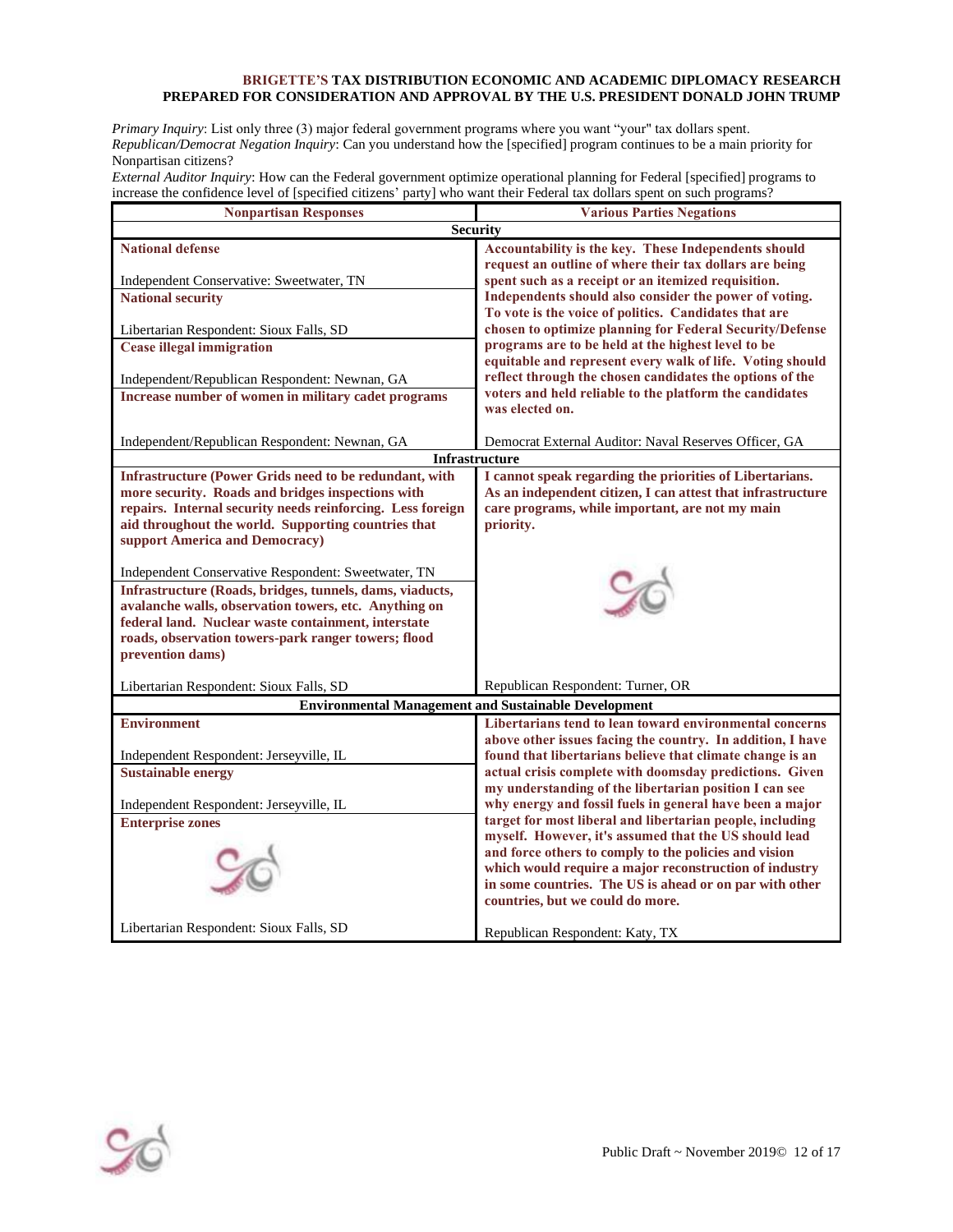| <b>Nonpartisan Responses</b>                                                                                  | <b>Various Parties Negations</b>                                                                                          |
|---------------------------------------------------------------------------------------------------------------|---------------------------------------------------------------------------------------------------------------------------|
|                                                                                                               | <b>Social and Economic Equity</b>                                                                                         |
| <b>Working poor</b>                                                                                           | <b>Social and Federal Economic Equity programs continue</b>                                                               |
|                                                                                                               | to be a priority for Nonpartisan citizens because the 2-                                                                  |
| No Party Affiliation: Jonesboro, GA                                                                           | parties (Republican and Democrat) have squared off to                                                                     |
| <b>Welfare</b>                                                                                                | maintain the status quo. The two parties have ceased to                                                                   |
|                                                                                                               | work for their constituents and the good of the country<br>(they appear to work only for people with money).              |
| No Party Affiliation: No Affixed Specific Location<br>Equal rights for all pertaining to the work, especially | Another reason is such programs as term limits for                                                                        |
| women who have been suppressed far too long into                                                              | Congresspersons would create a collaborative                                                                              |
| working in menial jobs and walking away because they                                                          | environment and elected official would work together                                                                      |
| are convinced they can go no further.                                                                         | realizing their tenure is limited (in other words, they will                                                              |
|                                                                                                               | not have the luxury of postponing legislature). The                                                                       |
|                                                                                                               | Nonpartisans are a minority of elected officials but they                                                                 |
| Independent Respondent: Kernersville, NC                                                                      | get the ideawork togethersolve problems (they                                                                             |
| <b>Financial aid: Free Application for Federal Student Aid</b>                                                | support the federal social and economic programs                                                                          |
| (FAFSA)                                                                                                       | because these programs help the middle class citizens who                                                                 |
|                                                                                                               | appear to be falling through the cracks when it comes to                                                                  |
| No Party Affiliation: No Affixed Specific Location                                                            | representations).                                                                                                         |
| Do away with more than a two-year term, offered all                                                           |                                                                                                                           |
| members of Congress, reduce their salary, and let's deal                                                      |                                                                                                                           |
| with social security to live on like the rest of us do.                                                       |                                                                                                                           |
| Independent Respondent: Kernersville, NC                                                                      | Democrat Respondent: San Antonio, TX                                                                                      |
|                                                                                                               | Healthcare                                                                                                                |
| <b>Health care</b>                                                                                            | To optimize such programs, a bold stroke is suggested,                                                                    |
|                                                                                                               | both to provide for common health care and end the                                                                        |
|                                                                                                               | expenditure of energy on debating whether to change U.S.                                                                  |
|                                                                                                               | health care: to nationalize health care along the lines of                                                                |
|                                                                                                               | the Department of Defense's Tricare for military and                                                                      |
|                                                                                                               | military retired personnel and families. This will cost                                                                   |
| No Party Affiliation: No Affixed Specific Location                                                            | more, but in the long run is expected to cost citizens less                                                               |
| Stronger drug and alcohol programs to deal with the<br>offender and the victims                               | over a lifetime per capita, as such a new plan will succeed                                                               |
|                                                                                                               | Medicare/Medicaid. The main reason to look toward the                                                                     |
| Independent Respondent: Kernersville, NC                                                                      | DoD's example is that, to its limited extent, the health                                                                  |
| Natural healthcare policies and programs                                                                      | program is nationalized already and is working. On its                                                                    |
|                                                                                                               | face, this suggestion does not seem to have strong (or any)<br>conservative underpinnings. There is a conservative        |
| Independent/Republican: Newnan, GA                                                                            | outlook to this suggestion, though: this change, as well as                                                               |
| <b>Veteran healthcare</b>                                                                                     | reforming Social Security, would be the only effort at                                                                    |
|                                                                                                               | collectivization, and can be referred to when resisting any                                                               |
| Independent Conservative Respondent: Sweetwater, TN                                                           | other societal/national changes with less obvious benefits.                                                               |
| <b>Disabled</b>                                                                                               |                                                                                                                           |
|                                                                                                               | Republican External Auditor: Retired Army Officer/Online                                                                  |
| No Party Affiliation: Jonesboro, GA                                                                           | University Lead, AZ                                                                                                       |
|                                                                                                               | <b>Senior Citizens</b>                                                                                                    |
| <b>Senior citizens</b>                                                                                        | If the desire is to increase the confidence level of citizens                                                             |
|                                                                                                               | who have their Federal tax dollars spent on senior                                                                        |
|                                                                                                               | programs, then the focus should be placed on the                                                                          |
| No Party Affiliation: Jonesboro, GA                                                                           | individuals' connections to family and the fact that age<br>doesn't discriminate. It is a proven fact that our elderly is |
| Return the money taken from the seniors to pay bills in<br>the general fund                                   | living longer and need service to aid them in living a                                                                    |
|                                                                                                               | productive life. The focus needs to be on family                                                                          |
|                                                                                                               | connections and long-term needs.                                                                                          |
|                                                                                                               |                                                                                                                           |
| Independent Respondent: Kernersville, NC                                                                      | Liberal External Auditor: Special Education Teacher, NY                                                                   |

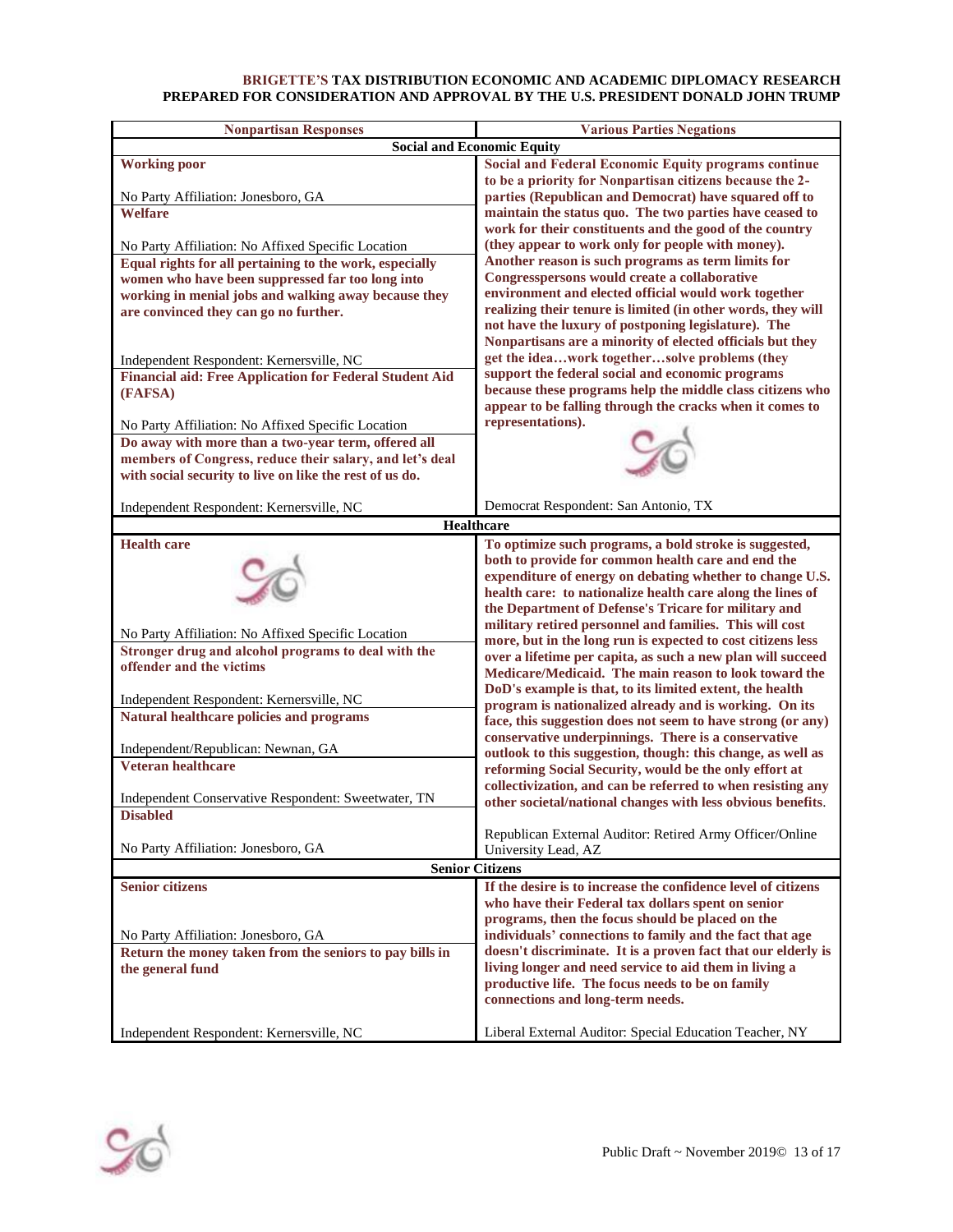# **The Creation Of America's Military Economic Institute: A System of Regent Academic Visionaries (RAV)®**

2020 Global Innovations *Making America's Military Even Greater*

[Proposal: A Federal Government Institute Headquartered In The State of Georgia, USA]

### LEFT BLANK ON PURPOSE

### [*FOR DISTRIBUTION LIST ONLY*]



Public Draft ~ November 2019© 14 of 17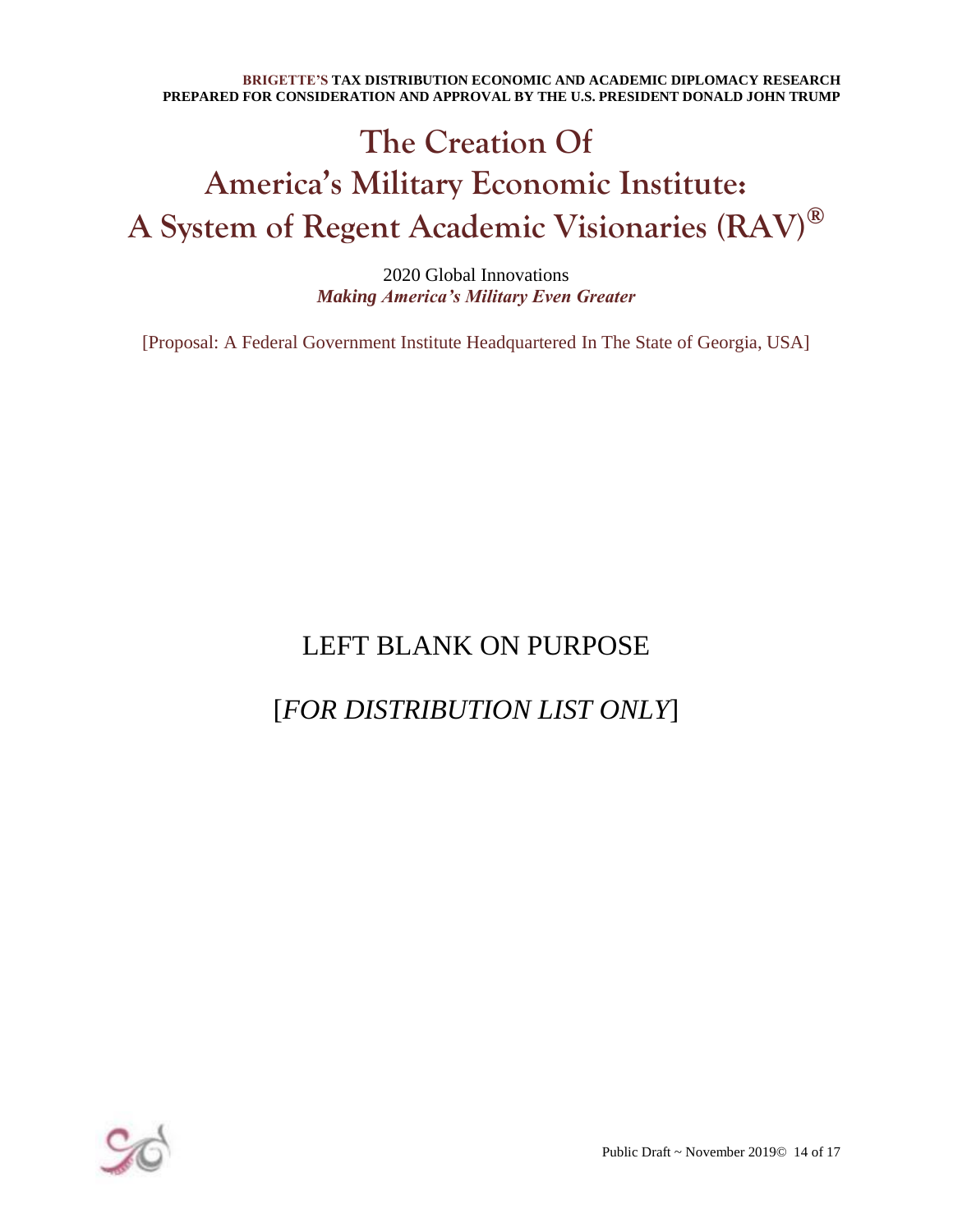## [*BUILDING IMAGE HERE*]

Proposed Institute Building Designer: Didier Porter II, Architect Interim Designer II

## LEFT BLANK ON PURPOSE

[*FOR DISTRIBUTION LIST ONLY*]



Public Draft ~ November 2019© 15 of 17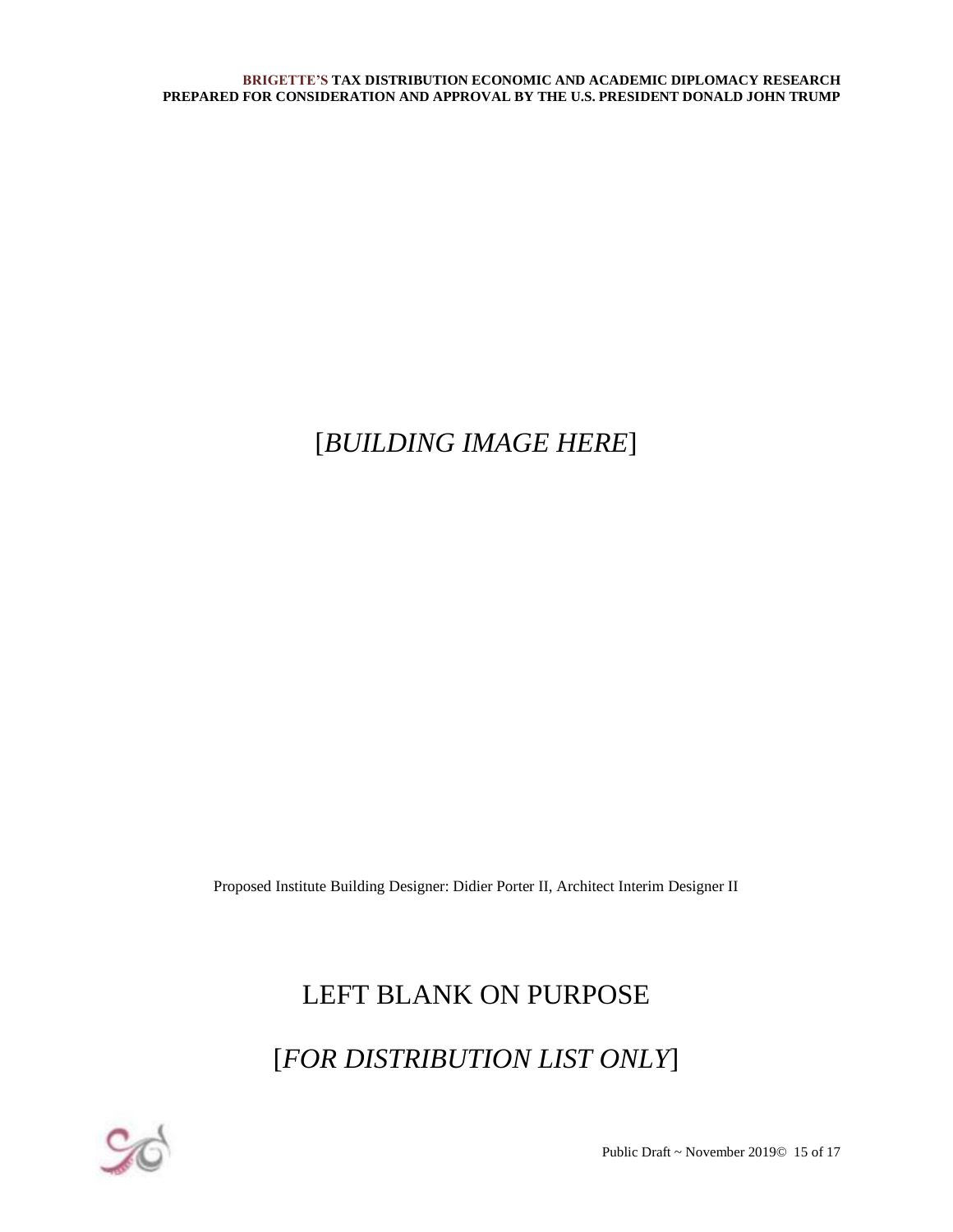## LEFT BLANK ON PURPOSE

## [*FOR DISTRIBUTION LIST ONLY*]



Public Draft ~ November 2019© 16 of 17